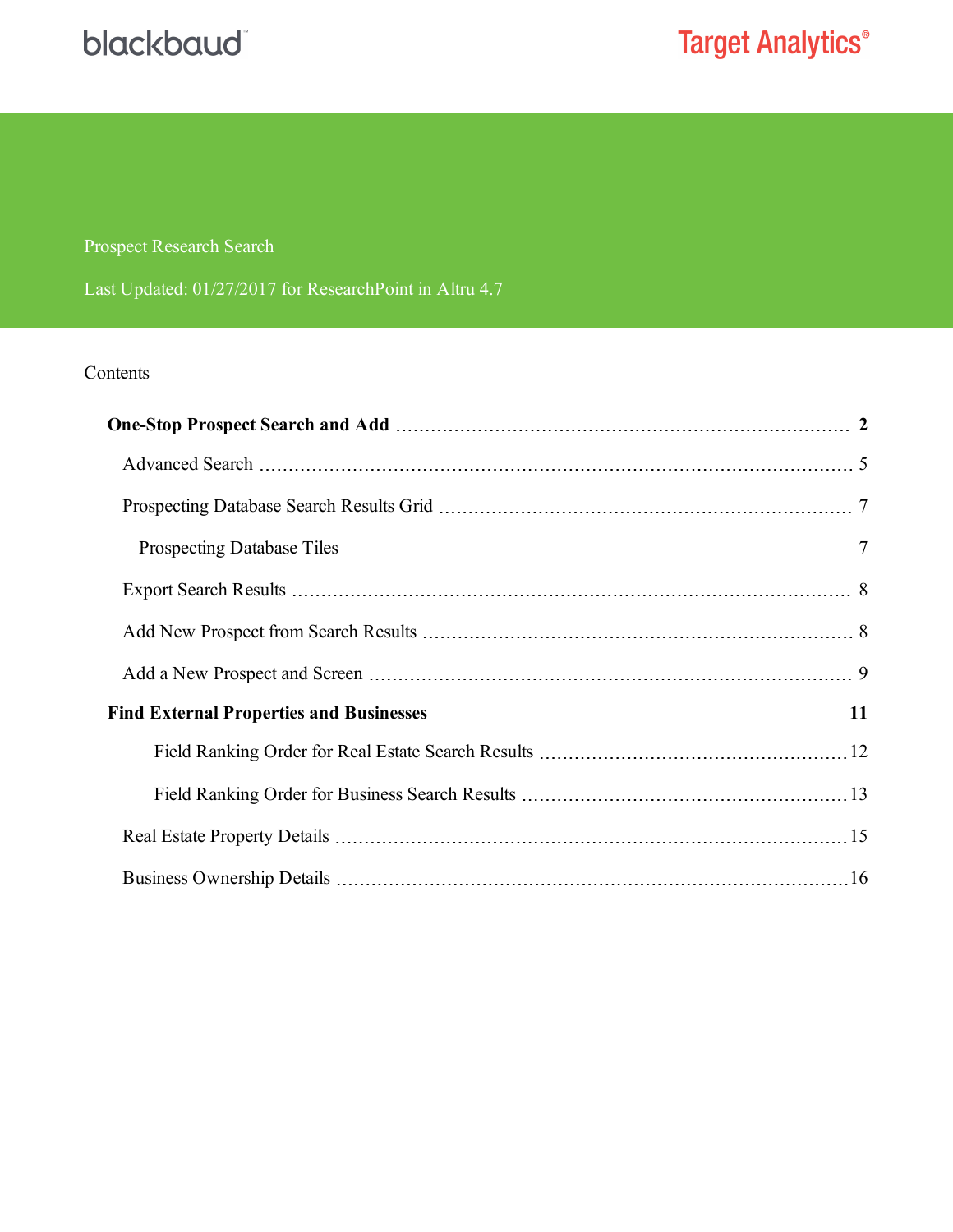III III

# <span id="page-1-0"></span>**One-Stop Prospect Search and Add**

The Search in ResearchPoint enables you to quickly open an existing prospect record or search for new prospects from the same page. This one-stop prospect search from one location not only saves you time but can help prevent duplicates.

We recommend you search your saved prospects first. Then, if the prospect is not found, you can also access the Target Analytics prospecting database and search for new prospects. If you find a new prospect in the search results, you can add and screen the record from the Search page.

The Target Analytics prospecting database is available for all subscription levels. Based on your subscription level, your search options and data access may vary. For information about how the subscription levels affect the Target Analytics prospecting database, review the subscription chart.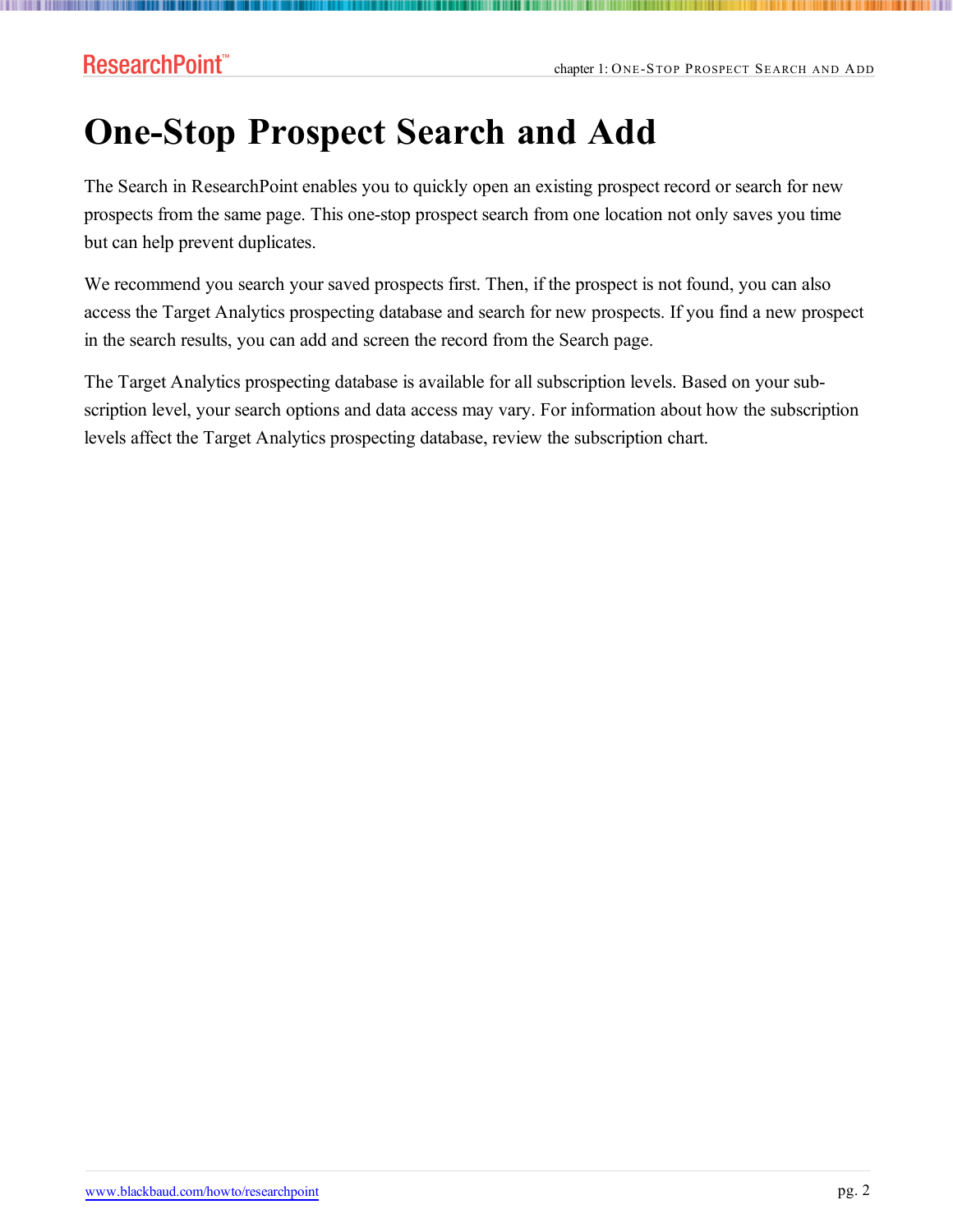$\overline{\mathbf{x}}$ 

#### **Prospecting Database**

#### With Starter you get... With Essentials you get... With Professional you get... √ Unlimited individual WealthPoint √ Unlimited individual WealthPoint ✔ 500 individual WealthPoint screens screens screens ✔ Prospect database search with: ✔ 2,500 group WealthPoint screens √ 7,500 group WealthPoint screens \* Prospect name, DOB, marital status and occupation √ NOZA advanced matching √ NOZA advanced matching \* Additional household members √ Prospect database search with: ✔ Prospect research requests \* Known addresses ✔ Prospect database search with: \* Prospect name, DOB, marital status and occupation \* Prospect name, DOB, marital \* Additional household members status and occupation · Known addresses \* Additional household members • Confirmed wealth \* Known addresses \* Confirmed real estate • Confirmed wealth • Confirmed businesses \* Confirmed real estate • Confirmed securities • Confirmed businesses • Confirmed securities \* Confirmed NOZA giving <sup>\*</sup> Household Mosaic \* Household income estimate · Discretionary spending estimate Want more information on upgrading? Email us now at: solutions@blackbaud.com Call us now at: 1-800-443-9441 Close

Did you search your saved prospects and the external prospecting database but didn't find your constituent? From the Search page, you can also manually add a new prospect record and screen.

Want to learn about the Target Analytics Prospecting Database? Watch [One-Stop](https://www.youtube.com/v/1HMKB-v7qNM?rel=0&vq=hd1080) Prospect Search and [Add](https://www.youtube.com/v/1HMKB-v7qNM?rel=0&vq=hd1080) [6:32] and Deep Dive into the Target [Analytics](https://www.youtube.com/v/pz1TBCgIJlo?rel=0&vq=hd1080) Search [9:09] to become a pro at finding and adding your prospects.

How to Search for Prospects

1. From the Search page, select which database you want to search.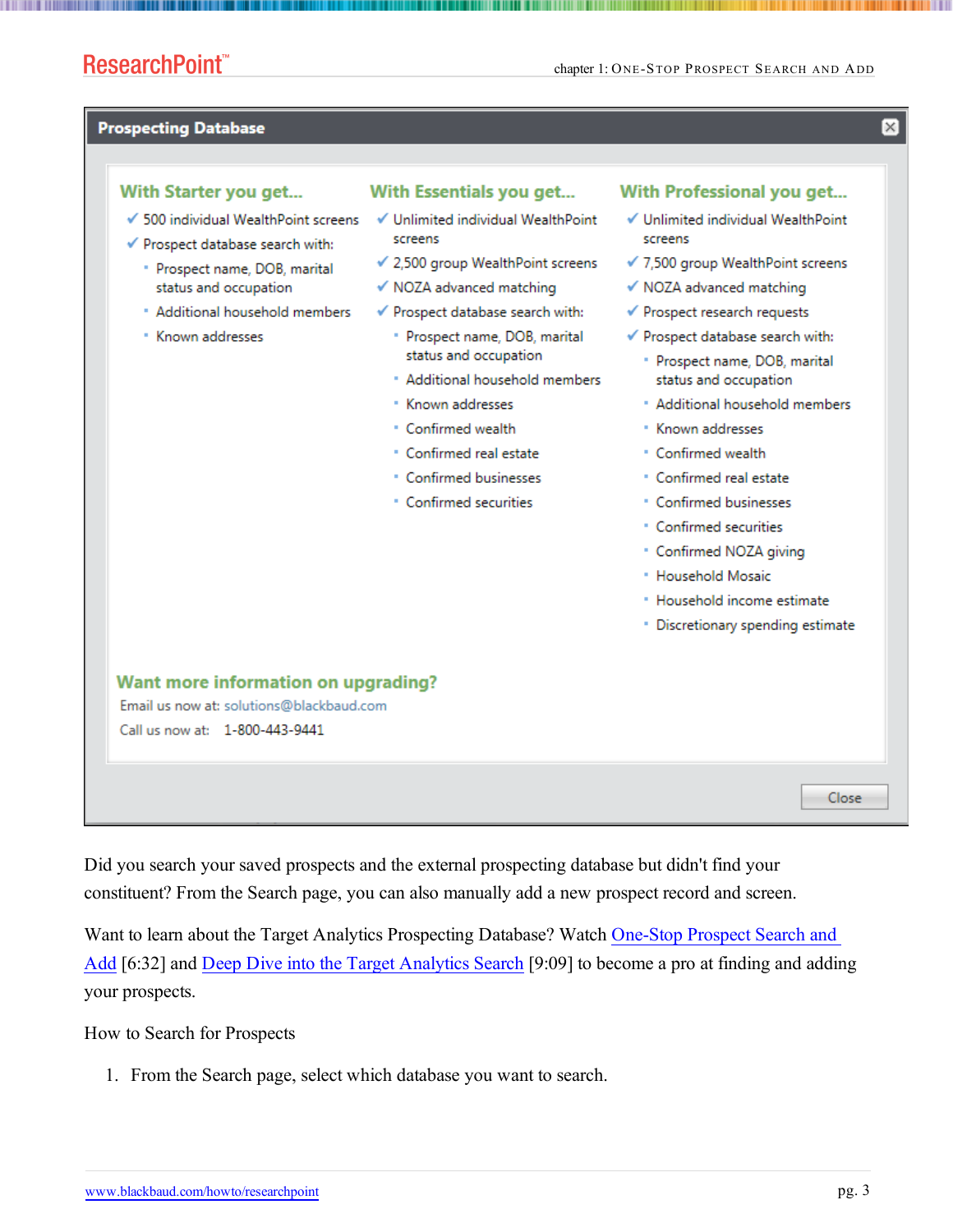**The Common** 

- Search saved prospects Searches for prospects already added to ResearchPoint.
- Find new prospects Searches for new prospects in the Target Analytics prospecting database.
- 2. In the Name or ID... field, enter the prospect's ID or name. You do not have to provide the full name. For example, you can enter "smi" for Smith. However, wildcard characters such as "\*" can only be used in the advanced search.

To improve the search speeds when you search for new prospects in the Target Analytics prospecting database, include both the name and location.

- 3. In the Location field, enter any location information you have for the prospect: city, state, zip code.
- 4. To access additional search criteria, click Show advanced search.
- 5. Click Search. The search results grid displays any records that satisfy your search criteria.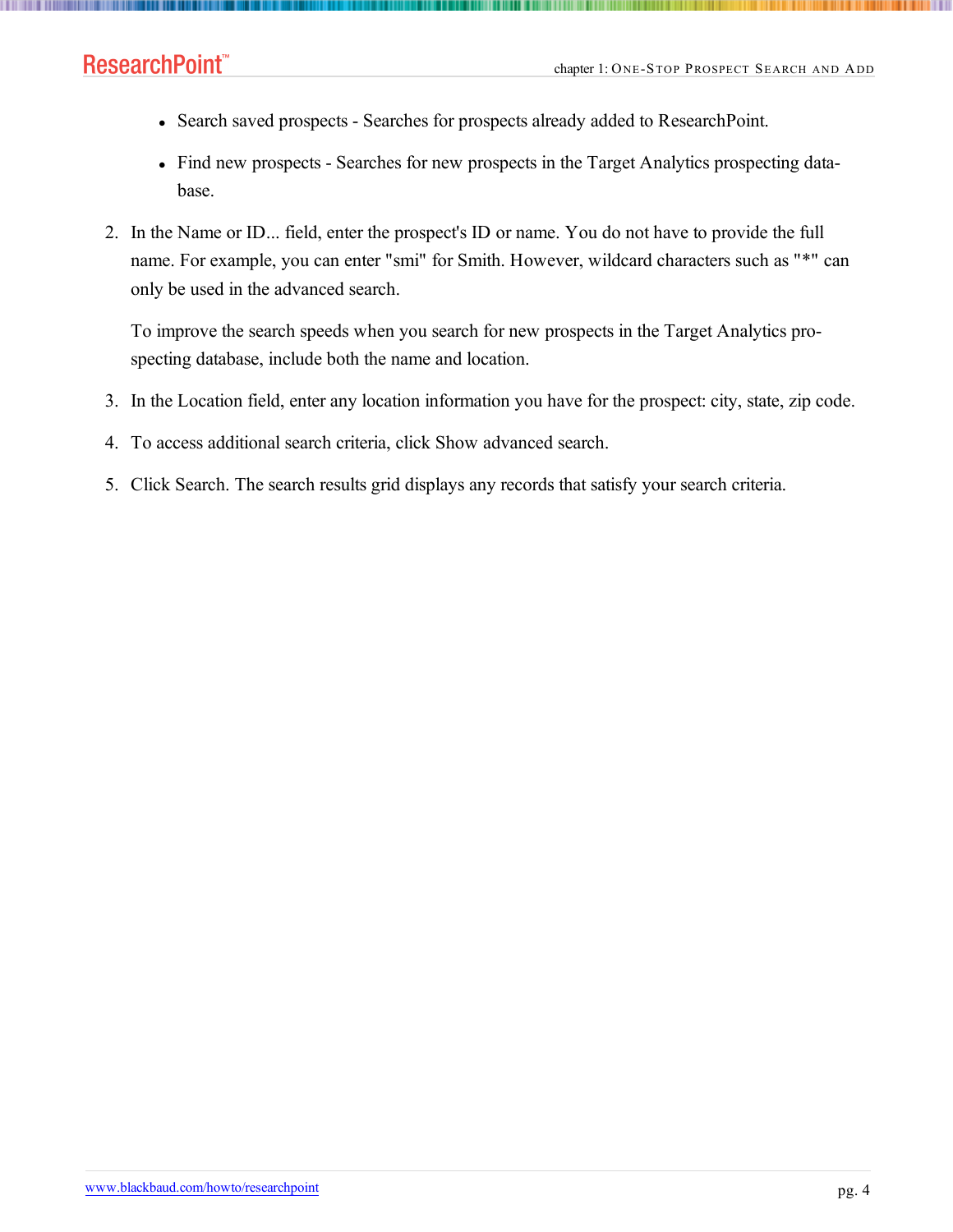### <span id="page-4-0"></span>**Advanced Search**

The fields available for an advanced search are based on the type of search you run.

If a field is grayed out or does not appear, it means that field is not part of the search type you've selected. By default, results can return that are similar to what you entered. For example, if you enter "Sam," we also will return results for "Samuel," "Samantha," and all other variations. To search based exactly on how you entered the information on the Advanced search screen, select Exact match only.

#### Search Parameters

When you search for saved prospect records, you can set criteria for how the application searches. You can limit the search by record type, limit the number of results that return, and whether to include inactive or deceased records. For example, if you want to search for a household, it helps to limit by record type so you do not have to sort through individual and household results.

#### Biographical Search Fields

The biographical criteria are especially helpful when you know the prospect you are looking for, whether it's in your database or when you search the Target Analytics external prospecting database. For new prospects, the more information you provide, the easier it is to find your prospect with confidence.

| <b>Field Name</b>                                                                                                                                  | <b>Description</b>                                                                                                                                                                                                                                                                                                                                                                                                                                                                                         |  |  |
|----------------------------------------------------------------------------------------------------------------------------------------------------|------------------------------------------------------------------------------------------------------------------------------------------------------------------------------------------------------------------------------------------------------------------------------------------------------------------------------------------------------------------------------------------------------------------------------------------------------------------------------------------------------------|--|--|
| Last name, First name,<br>Middle name,<br>Nickname, Spouse last<br>name, Spouse first<br>name, HH member last<br>name, and HH member<br>first name | We recommend you start with as much name information as you know to help<br>you find your prospect. If no results return, then we recommend you remove<br>information.<br>When you search for new prospects, we do not search by spouse since<br>Experian can return additional household members. Instead, the name you<br>enter here will be matched to all household members on the Experian record.<br>When you add and screen the individual, you can choose which household<br>member is the spouse. |  |  |
| Address information                                                                                                                                | Enter as much of the address as you know. However, a more broad search by<br>ZIP or state may help you find a prospect when an exact address in a large met-<br>ropolitan area is not known.                                                                                                                                                                                                                                                                                                               |  |  |
| Business name                                                                                                                                      | Do you know the business name but not the prospects associated with the<br>business? You can enter a business name and leave the prospect name fields<br>blank. The search results will include all prospects with a business ownership<br>association to the name you entered.                                                                                                                                                                                                                            |  |  |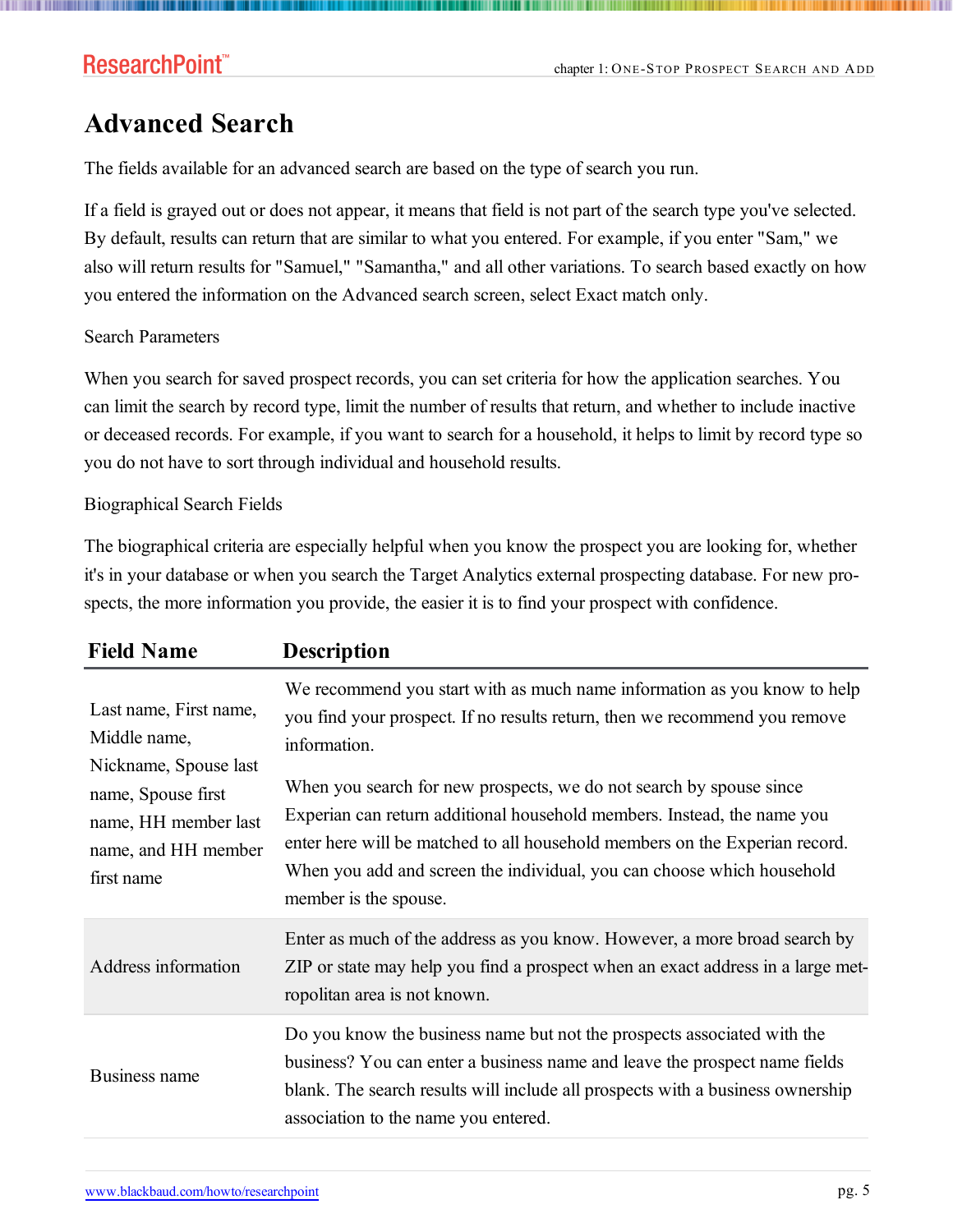| <b>Field Name</b>    | <b>Description</b>                                                                                                                                                                                                  |
|----------------------|---------------------------------------------------------------------------------------------------------------------------------------------------------------------------------------------------------------------|
| Business identified? | Select if you want to include prospects linked to a Dun & Bradstreet record.                                                                                                                                        |
| Age range            | We have you search by age range instead of date of birth to provide the best<br>possible results. Date of birth is more important when you perform a<br>WealthPoint screen later.                                   |
| Class of             | Enter a class of year on which to base your search. This field is helpful if you<br>want to cast a wider net of prospects in Research Point from a specific class<br>year and a minimum amount of estimated wealth. |

Wealth & Giving Search Fields

Wealth and giving criteria in the Advanced search screen can especially help you find a group of prospects. While it's not often that you search for someone not known to your organization previously, we do provide this capability so you can search for new prospects who meet your wealth and giving criteria. Name information is not required on the Advanced search screen. However, most wealth and giving criteria are only available when you search for new prospects.

| <b>Field Name</b>                                            | <b>Description</b>                                                                                                                                                                                                                                                                               |  |  |  |  |
|--------------------------------------------------------------|--------------------------------------------------------------------------------------------------------------------------------------------------------------------------------------------------------------------------------------------------------------------------------------------------|--|--|--|--|
| Overall rating                                               | When you search for prospect records in ResearchPoint, you can select an overall rat-<br>ing on which to base your search.                                                                                                                                                                       |  |  |  |  |
| Min. estimated<br>wealth                                     | When you search for prospect records in ResearchPoint, select an estimated wealth rat-<br>ing on which to base your search. For example, you can search all prospects in your<br>database that include a primary address in Charleston, SC with an estimated wealth of<br>more then \$1 million. |  |  |  |  |
| Min. confirmed<br>wealth and Max.<br>confirmed wealth        | Select an amount to filter the search results. Confirmed wealth is data that has a con-<br>fidence rating of 5.                                                                                                                                                                                  |  |  |  |  |
| Total giving,<br>Largest gift, and<br>Giving cat-<br>egories | If you enter giving criteria, the Target Analytics prospecting databases searches<br>NOZA data for prospects who meet your requirements.                                                                                                                                                         |  |  |  |  |
| Real estate value                                            | Select a real estate value range. The Target Analytics prospecting database searches<br>CoreLogic data for prospects who meet your requirements.                                                                                                                                                 |  |  |  |  |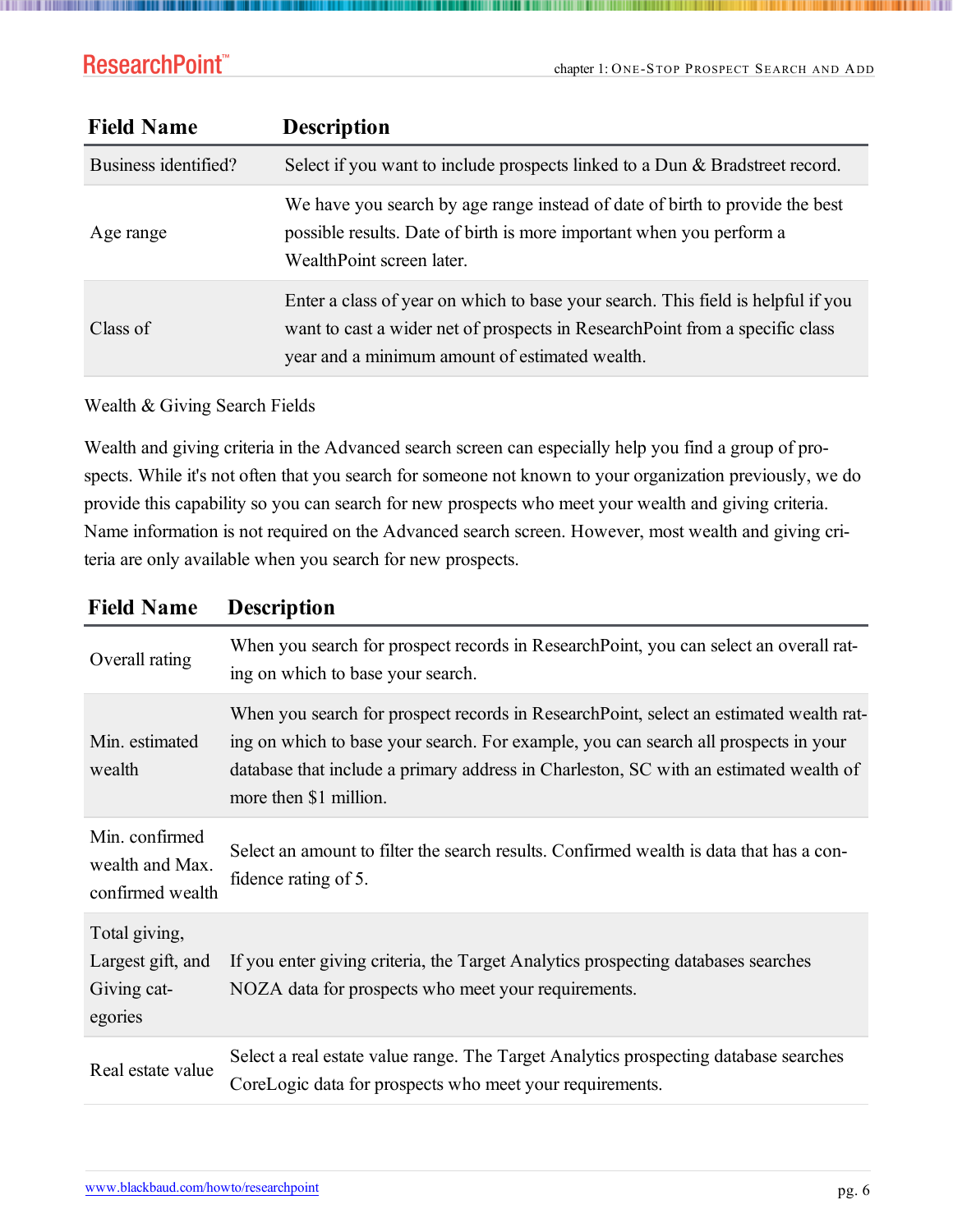| Securities value                                               | Select a securities value range. The Target Analytics prospecting database searches<br>Thomson Reuters data for prospects who meet your requirements.                                                                                                                                                                  |
|----------------------------------------------------------------|------------------------------------------------------------------------------------------------------------------------------------------------------------------------------------------------------------------------------------------------------------------------------------------------------------------------|
| Household<br>income est. and<br>Discretionary<br>spending est. | Select an income and discretionary spending estimate range. The Target Analytics pro-<br>specting database searches Experian data for prospects who meet your requirements.                                                                                                                                            |
| Household<br>Mosaic                                            | Select the household mosaic on which you want to base the search. For example, you<br>can search for all A02-Power Elite prospects in Charleston, SC by completing the<br>City, State, and selecting the A02-Power Elite option on the Household Mosaic<br>screen. Household Mosaic rankings are provided by Experian. |

### **Field Name Description**

### <span id="page-6-0"></span>**Prospecting Database Search Results Grid**

When you search for new prospects, each search result in the gird displays the prospect's full name and age with additional prospect information in tiles. To see all tiles for a search result, click Show more. However, you can customize which tiles display and in what order for the search results. On the right side of the Search page, next to the Sort by field, click the gear icon . If a tile does not display any information, no information was located for that item in the Target Analytics prospecting database.

#### <span id="page-6-1"></span>**Prospecting Database Tiles**

- Biographical information: Date of birth, marital status, and occupation
- HH Members: up to 5 household members from Experian with name, date of birth, marital status, and occupation
- Addresses: If more than one found, scroll through the results.
- Confirmed Wealth: Total confirmed wealth and a value for real estate, businesses, and securities
- Giving: Largest gift and giving categories information from NOZA

A single gift associated with multiple giving categories displays in each category on the prospect's giving record. For example, if Amy Judd donates \$10,000 to the Massachusetts Eye & Ear Infirmary and the gift is associated with two giving categories - "Religion Related, Spiritual Development" and "Youth Development," the gift displays twice on Amy's giving summary record - once for each category.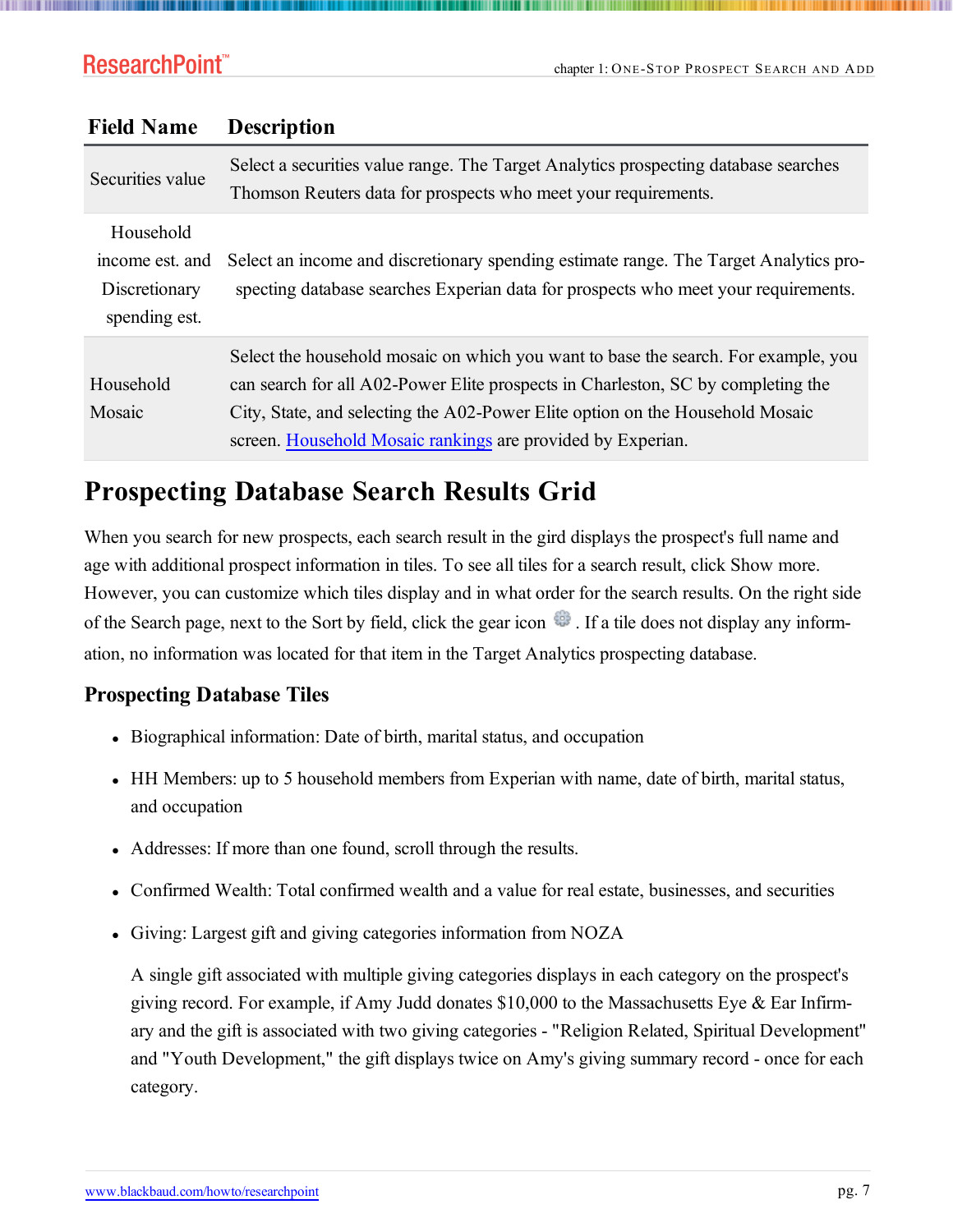- Real Estate: Real estate records from CoreLogic. If more than one, scroll through the results.
- Businesses: Business ownership association from Dun & Bradstreet. If more than one, scroll through the results.
- Securities: Securities records from Thomson Reuters. If more than one, scroll through the results.
- Demographic Models: Household mosaic, income, and discretionary spending from Experian.

If a tile contains a link, click the link to view more detailed information. For example, if you click the address link in the Real Estate tile, a Real estate information screen appears with all details of the real estate record from CoreLogic. Use this information to verify this is the prospect you want to add and screen in ResearchPoint.

If you find your prospect in the search results, to add the new prospect to your database, click Screen now. The Add new individual screen appears. On this screen, you'll also have the option to perform a WealthPoint screening when you save the record.

If you do not find your prospect in the search results, at the top of the page click Add a new prospect and screen now. It is possible to find wealth data for a prospect that does not appear in the Target Analytics external prospecting database search. The WealthPoint screening is a comprehensive search of all our data sources. To help find the most data, when you add a new prospect add as much information as you know about him or her. More information helps us match your prospect to records in our database and with greater confidence.

### <span id="page-7-0"></span>**Export Search Results**

After running a prospect search, click the export icon located at the top of the results grid **...** 

<span id="page-7-1"></span>Your search results download as a .CSV file.

### **Add New Prospect from Search Results**

After you run a Target Analytics search and locate an interesting prospect, you can add the new prospect to ResearchPoint.

When importing new prospect information that includes Experian data, we add suffixes to ResearchPoint records only if the suffix already exists in the ResearchPoint database, so make sure all suffix code table values are in place in your code tables before you save the record to ResearchPoint, or you can choose an appropriate code table value from your existing options when you confirm the Experian record. If you have rights to add code table values, you can also add values to satisfy any Experian needs.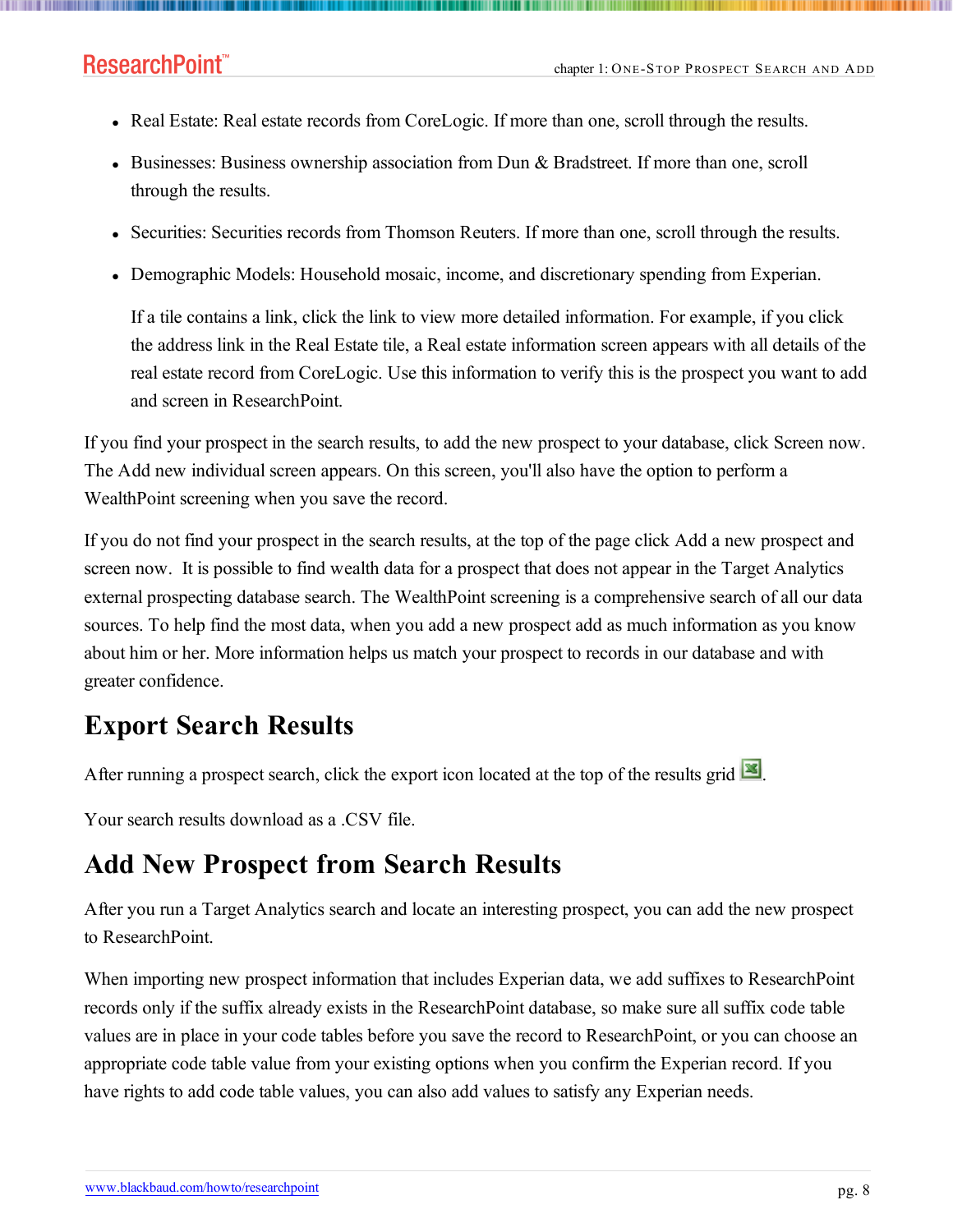- 1. From the Prospecting Database results grid, in the row of the prospect you want to add, click Screen now. The Add new individual screen appears.
- 2. If a spouse or business are associated with the prospect in the search results, you can add them easily to the new record by selecting the spouse and/or business name from the drop down menu in the Select spouse's name and Select a primary business fields. Because Experian can return up to five additional household members, the first person listed may not be the spouse.

If this information is not included in the search results, but you know the spouse or primary business, click or enter manually. You can then either search your system for the relation or open the add screen and add the relation to your system.

- 3. To run a WealthPoint screening on this record when you save, select Screen record on save.
- 4. Click the Set Relationships tab to view reciprocating relationships entered for the prospect. You can edit these entries if necessary.
- 5. Click Save. The new prospect's wealth and ratings record appears. If you chose to perform a WealthPoint screening, an alert will appear when the screening is complete.

### <span id="page-8-0"></span>**Add a New Prospect and Screen**

If the search for new prospects did not find your person, you can still add them and perform a WealthPoint screening.

#### Individual Tab

Enter as much name and contact information as you know about the prospect. Enter the name of the individual exactly as it should appear throughout your database, such as on pages and reports. Enter a nickname for the individual as necessary. When you search for individual constituents, you can select to include nicknames in the search criteria. If you are unsure of the exact birth date, you can enter a "fuzzy" date, such as the month and year or the year only. If the date contains a year, the constituent's age is calculated and displayed.

• Omit from validation: With Data Tune-Up, you can run an address validation process to verify addresses entered in the database exist. When you run the address validation process, the program automatically updates missing or incomplete address information and standardizes street addresses.

To not include the address entered when your organization runs the address validation process, select this checkbox.

• Validate: To run the address validation process to verify the address entered exists, click this button.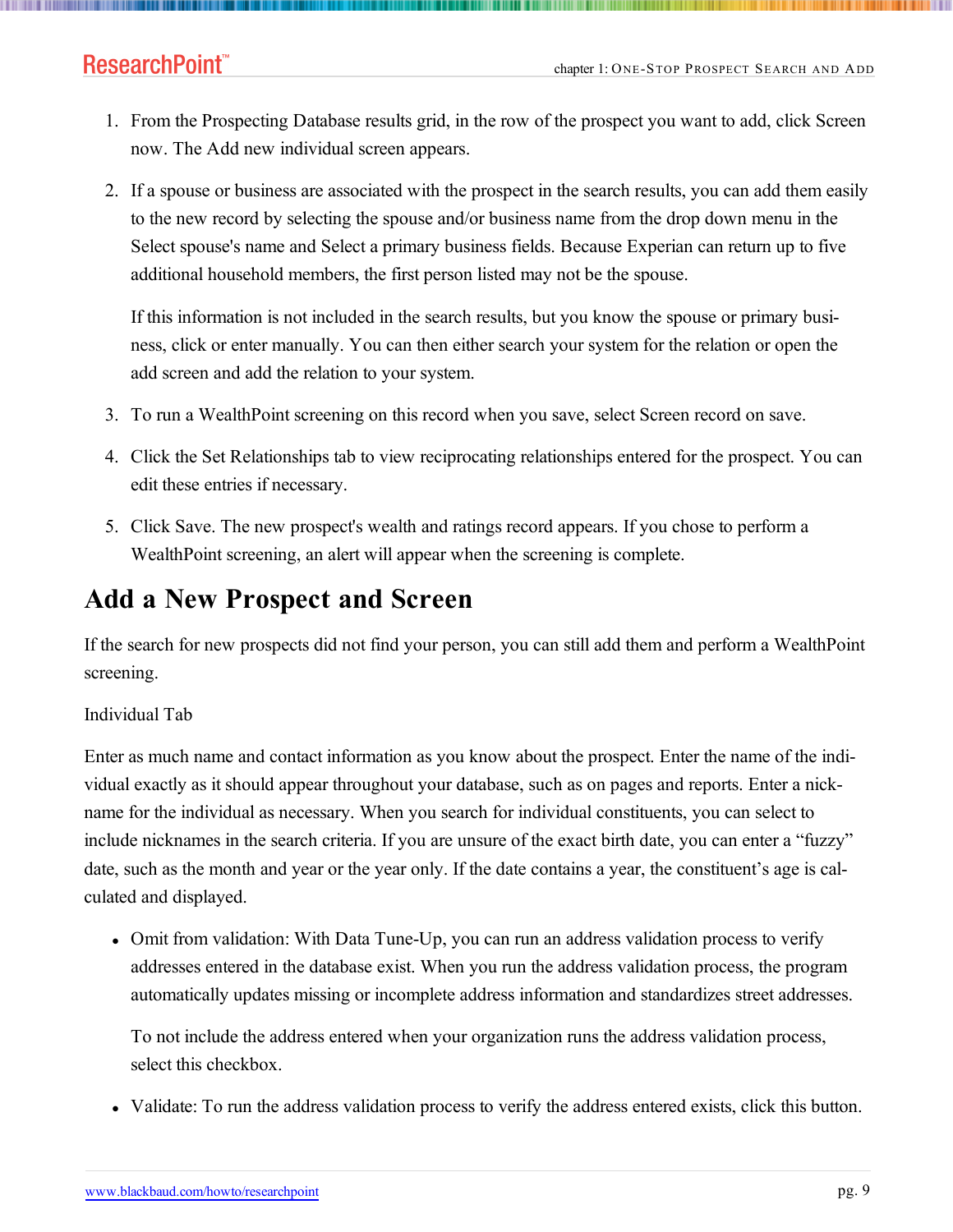The address validation process verifies the address, and the program automatically updates the address accordingly. If the program cannot validate the address, a message appears to ask whether to search for the address. To select the address from the address validation results, click Yes.

#### Household Tab

If known, enter the household and relationship information for the prospect. To quickly find a constituent in the Related individual field, enter the name of the constituent and press Tab. If the program matches the name to a constituent in the database, the constituent's name appears in the field. If the program matches the name to multiple constituents, the Individual Search screen appears and displays the matched records in the Results grid. Select the correct constituent or start a new search. If the individual is not already a constituent in the database, you can add the constituent from the search screen.

#### Business Tab

If known, enter the business and employment information for the prospect. To quickly find an organization in the Related organization field, enter the name of the business and press Tab. If the program matches the name to an organization in the database, the organization's name appears in the field. If the program matches the name to multiple organizations, the Organization Search screen appears and displays the matched records in the Results grid. Select the correct organization or start a new search. If the organization is not already a constituent in the database, you can add the constituent from the search screen.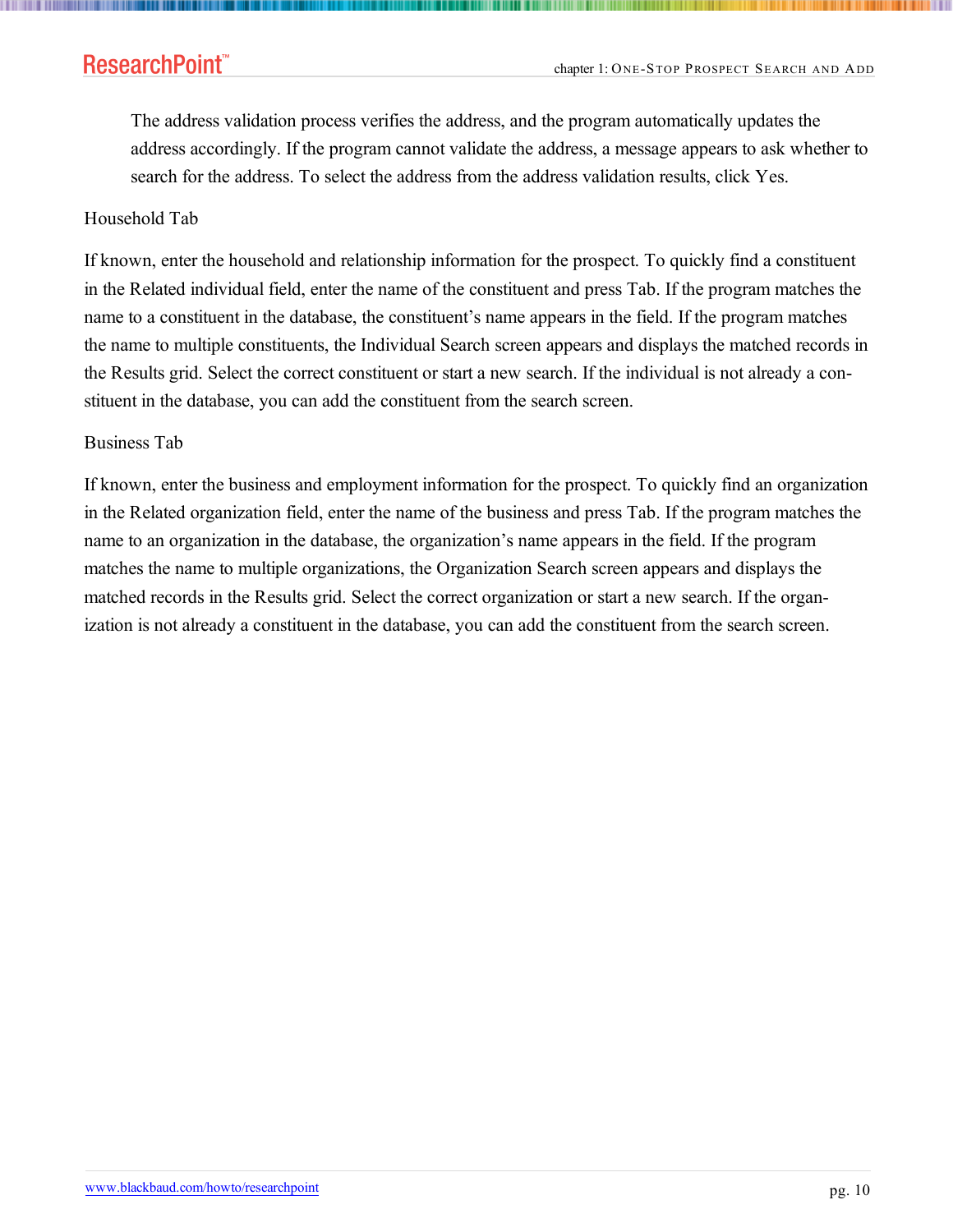# <span id="page-10-0"></span>**Find External Properties and Businesses**

Find External Properties and Businesses enables researchers to identify important data on prospects even when only incomplete information is available. For example, a prospect may own vacation property that for a number of reasons is not showing up during the WealthPoint search. With Find External Properties and Businesses, the researcher can search specifically for real estate and businesses based on limited criteria.

For the majority of searches, we recommend the more robust Target Analytics external prospecting database search. From the Search page, click Show advanced search. On the Advanced search screen, you can enter business and real estate criteria like you can from the Find External Properties and Businesses search.

If you do use the External Properties and Businesses search, this tool takes the submitted criteria and matches it to CoreLogic data for real estate information or to Dun & Bradstreet data for business ownership information. The results display on the Find External Properties and Businesses page.

In the search results, when you click the property address link for a real estate [search](#page-14-0) result or a [business](#page-15-0) [ownership](#page-15-0) search result, a details page appears with more information.

Find External Properties and Businesses is available only to clients with WealthPoint subscriptions.

If the information you find is helpful, you can add the data to an existing or new constituent. On the constituent record, the new data (real estate or business ownership record) will have a match code of EPB - External properties and businesses. Also, the confidence rating defaults to a 5, but it can be changed if you edit your confidence settings in Prospects Configuration.

#### Search Criteria Tips

None of the fields included on the Find External Properties and Businesses page are required, however, the fewer number of fields completed, the longer the results list may be. The results display the first 100 records matched.

In order to return search results as quickly as possible, we limit the number of records displayed to the first 100 - the order is based on the confidence rating, going from the highest to the lowest. If your search turns up more than 100 returns, change your search criteria to better filter the results. For example, if you entered just the Last name and state information for your first search, consider adding a first name or a city and rerunning the search.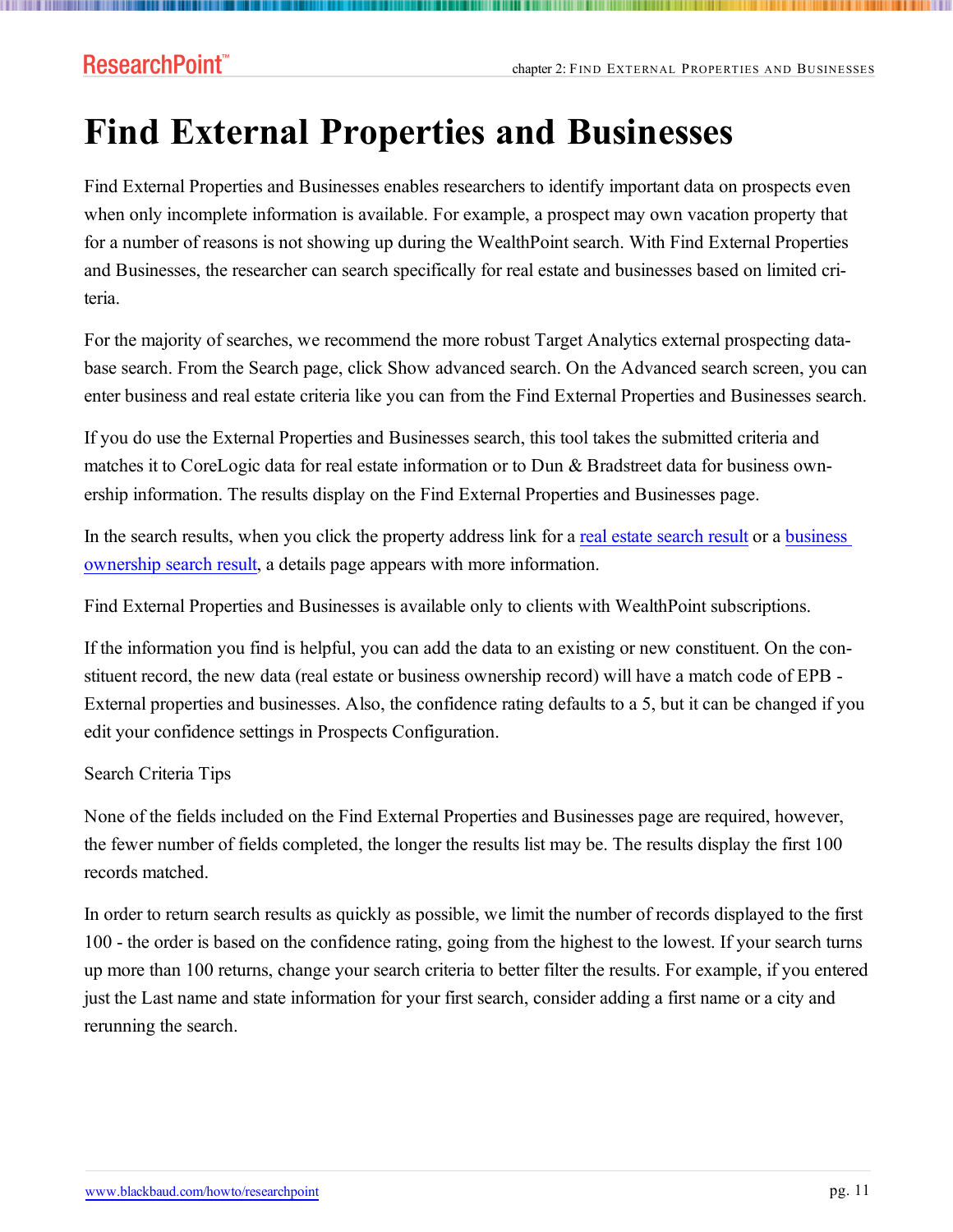### ResearchPoint<sup>™</sup>

By default, Find External Properties and Businesses matches search fields exactly. For example, if you enter "Jo" in the First name field, the search looks for first names spelled "Jo." It does not consider Joe, or Joseph, or John as would the search functionality in other areas of the application.

You can, however, use the \* wildcard character when you are unsure of exact spelling. For example, you can enter "Jo\*" or "Joh\*" in the First name field and expect the search to include Joe/Joseph or John. In the address fields, use the \* to designate a "like" statement. For example, 211\* returns 211 San Remo Circle, 2110 San Remo Circle, 211 Main Street, 2110 First Street, and so on. 21\*1\* returns 211 Park Ave., 21541 Second Street, 2101 Water Street, and so on.

Searching with wildcards may result in longer processing time.

How the Field Matching Logic Works

Find External Properties and Businesses returns records arranged based on confidence levels going from highest confidence to lowest, and it continues to return records until matches no longer exist or it reaches the 100 record return limit.

The search first queries all records that match all fields sent in the search.

Then, based on a field ranking system, the search attempts to partially match records by dropping a field from the search that it considers least helpful in getting the best record back.

#### <span id="page-11-0"></span>**Field Ranking Order for Real Estate Search Results**

- 1. Address
- 2. ZIP
- 3. City
- 4. State
- 5. Last Name
- 6. First Name/Nickname
- 7. Company Name
	- If information is entered in this field, and a Last Name and/or First Name/Nickname is also entered the application uses the company name in only the Business Ownership search.
	- If information is entered in this field, and no Last Name or First Name/Nickname is entered,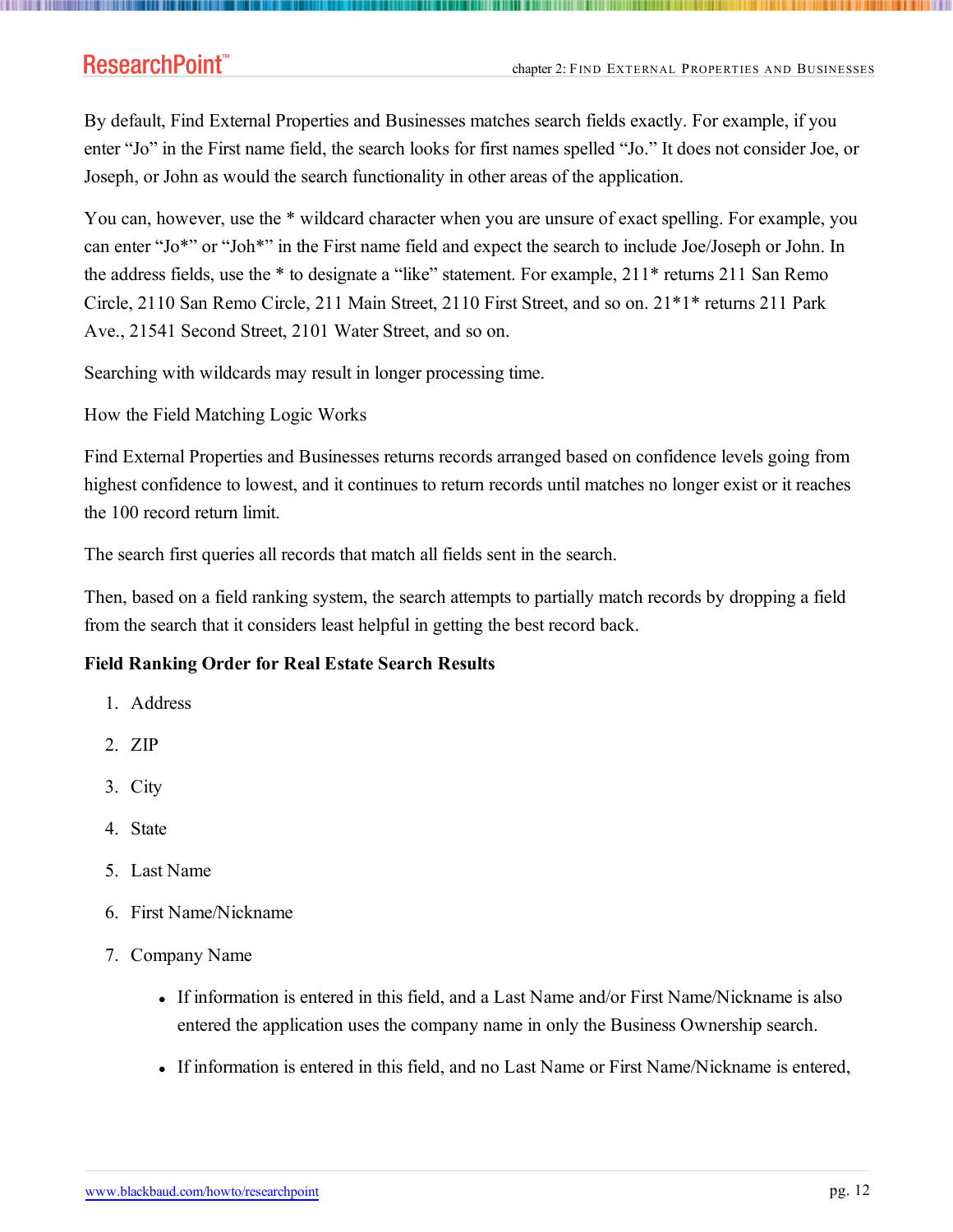### ResearchPoint<sup>™</sup>

the Company Name is also used to search against the Last name field in the Real Estate portion of the search.

8. Unit (used in real estate searches only)

#### <span id="page-12-0"></span>**Field Ranking Order for Business Search Results**

- 1. Last Name
- 2. First Name/Nickname
- 3. Company Name
	- If information is entered in this field, and a Last Name and/or First Name/Nickname is also entered the application uses the company name in only the Business Ownership search.
	- If information is entered in this field, and no Last Name or First Name/Nickname is entered, the Company Name is also used to search against the Last name field in the Real Estate portion of the search.
- 4. State
- 5. City
- 6. ZIP
- 7. Address
- 8. Phone number (used in business ownership searches only)
	- Three characters or less: the number is assumed to be an area code, and the system attempts to match against area code. For one or two characters, a \* wildcard is assumed.
	- Four to seven characters: the number is assumed to be the main phone number (not the area code). For between four and six characters, a \* wildcard is assumed.
	- Greater than seven characters: first three numbers are assumed to be the area code, with the remaining numbers used to match against the main phone number. For example if you enter nine numbers, the first three are broken out as the area code and the next six are used to create the rest of the phone number with a wildcard in the seventh slot  $(123456789 = (123) 456$ -789\*).
	- If numbers are entered within parenthesis ( ): the system assumes these numbers are the area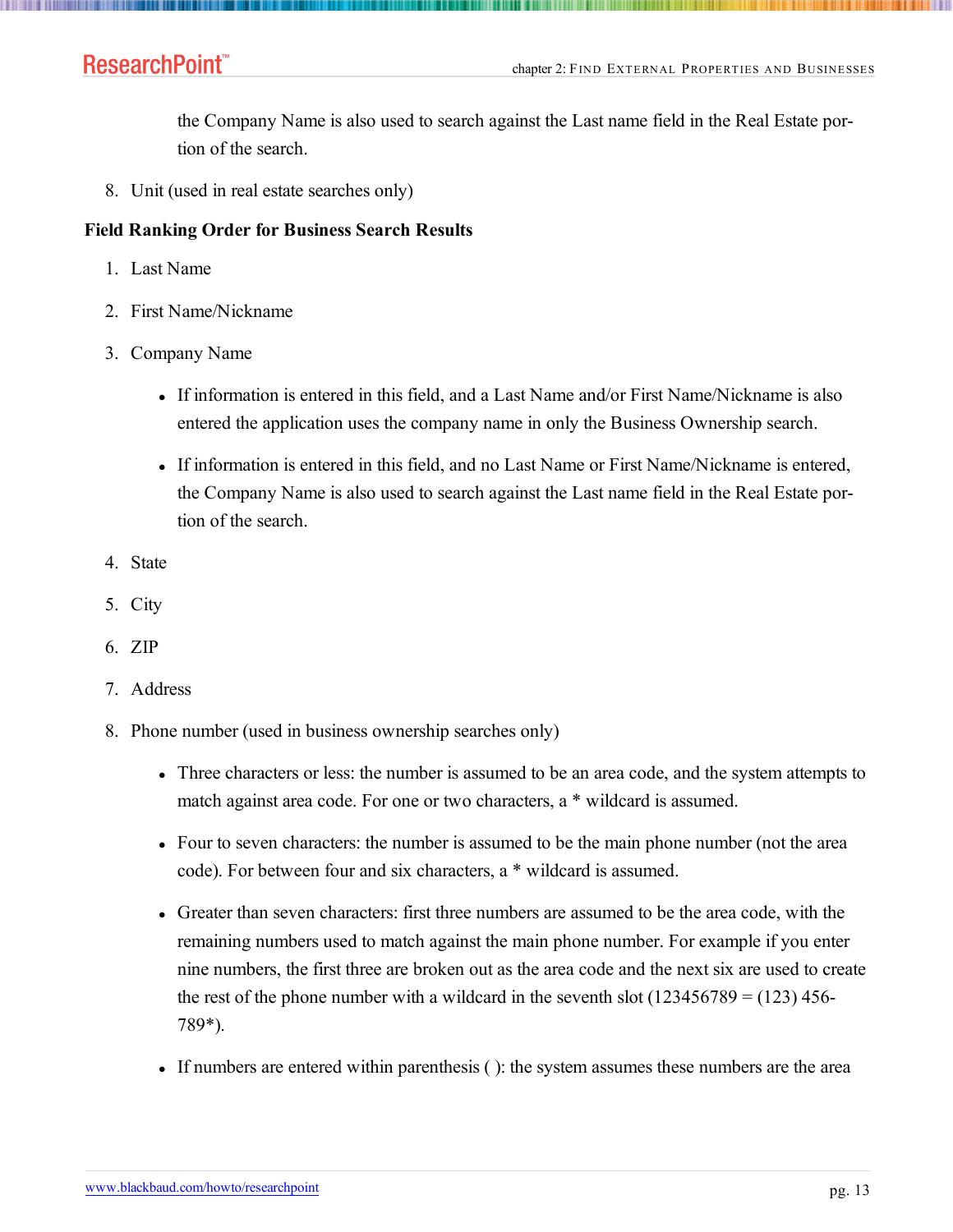**TILLIN** 

code. So with a (123)456 entry, even though it contains six numbers, the system identifies 123 as the area code and 456 as the first three digits of the main phone number.

• Area code and next three numbers or area code and last four numbers: Wild card characters can be used in place of the unknown numbers. For example, if you know the area code and the next three numbers, but you do not know the remaining four numbers, you can enter "843765\*\*\*\*" in your search. If you know the area code and the last four numbers, but you do not know the three middle numbers, you can enter "843\*\*\*1000" in your search.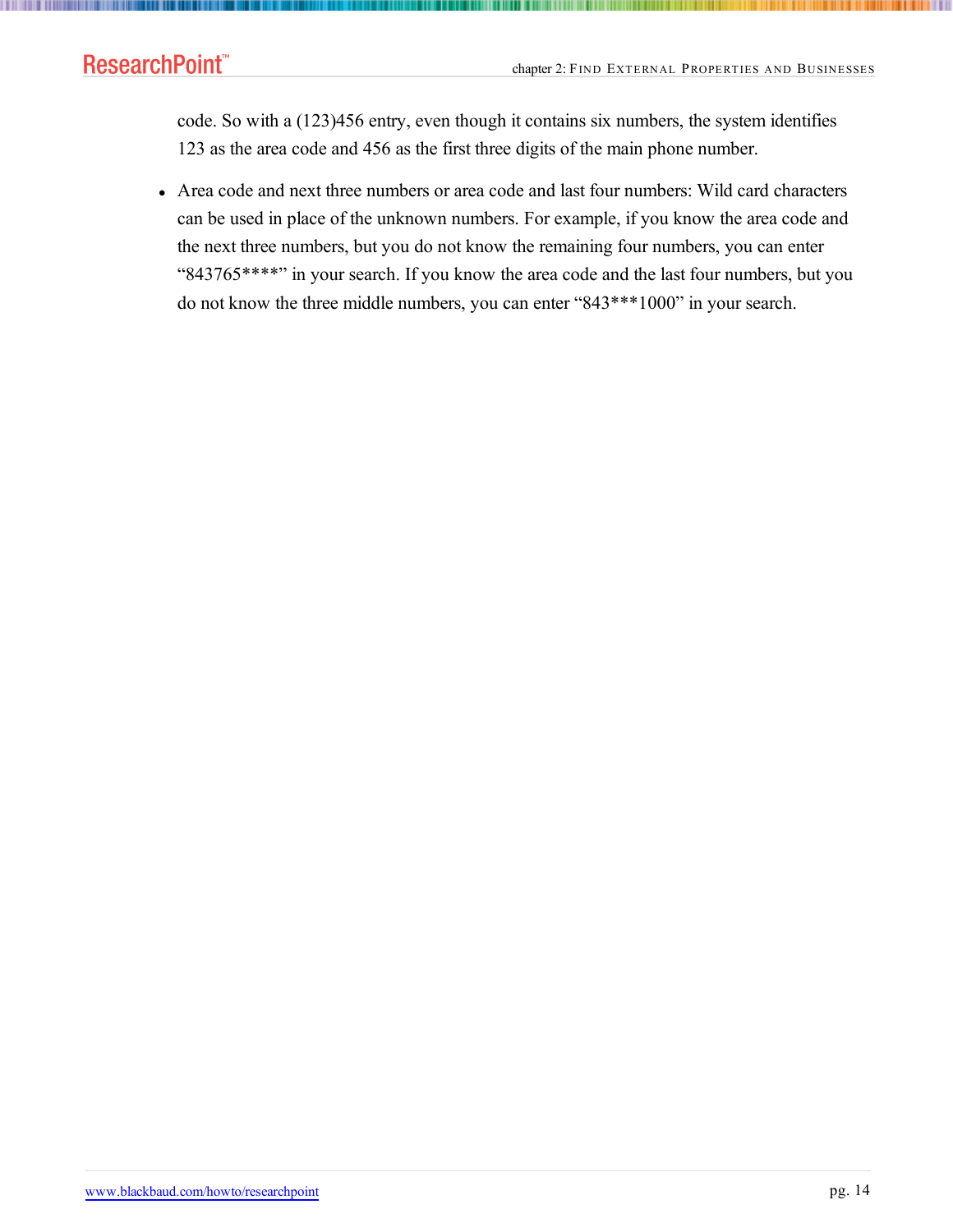### <span id="page-14-0"></span>**Real Estate Property Details**

The search details page generated for CoreLogic Data Services searches displays all real estate information located for the selected search result. It enables you to review the information before you decide to take additional action.

If you decide the information is helpful, you can add the information to an existing constituent or a new constituent record.

To add to an existing constituent, click Add to constituent. Before you select which constituent this information applies to, you need to select which part of the real estate search result you want to add. Real estate record adds the entire search result or you can select a part of the result like the property address.

To create a new constituent from the search result, click Add constituent. Before you see the constituent names and relationship screen, you can select which part of the search result you want to create the constituent from.

- If you select "owner/property address" or "owner/mailing address," the owner information is pulled from the Property address section, Owner field. If both a property and a mailing address return, select which address is the constituent's primary address.
- If you select "assessee/assessee address," the constituent name and address information pulls from the Assessee and buyer information section, assessee fields.
- If you select "buyer/buyer address," the consituent name and address information pulls from the Assessee and buyer information section, buyer fields.

Review the information on the External Property Details page before you add the constituent. If the prospect you want to add is listed in one part of the property details but not another, your choice for which part of the search result to pull from will determine which names are available on the Select constituent names to add screen.

Once you fill out the names and relationship fields, you continue to the Add an individual screen. This is your standard add individual screen where we recommend you fill in as much information about the prospect as you can.

The more information you add in before you complete a full WealthPoint screening, the more data we can return for you. In our Target Analytics database, we can match on more than a first and last name. When you provide more prospect biographical information, we have the opportunity to match data on more fields!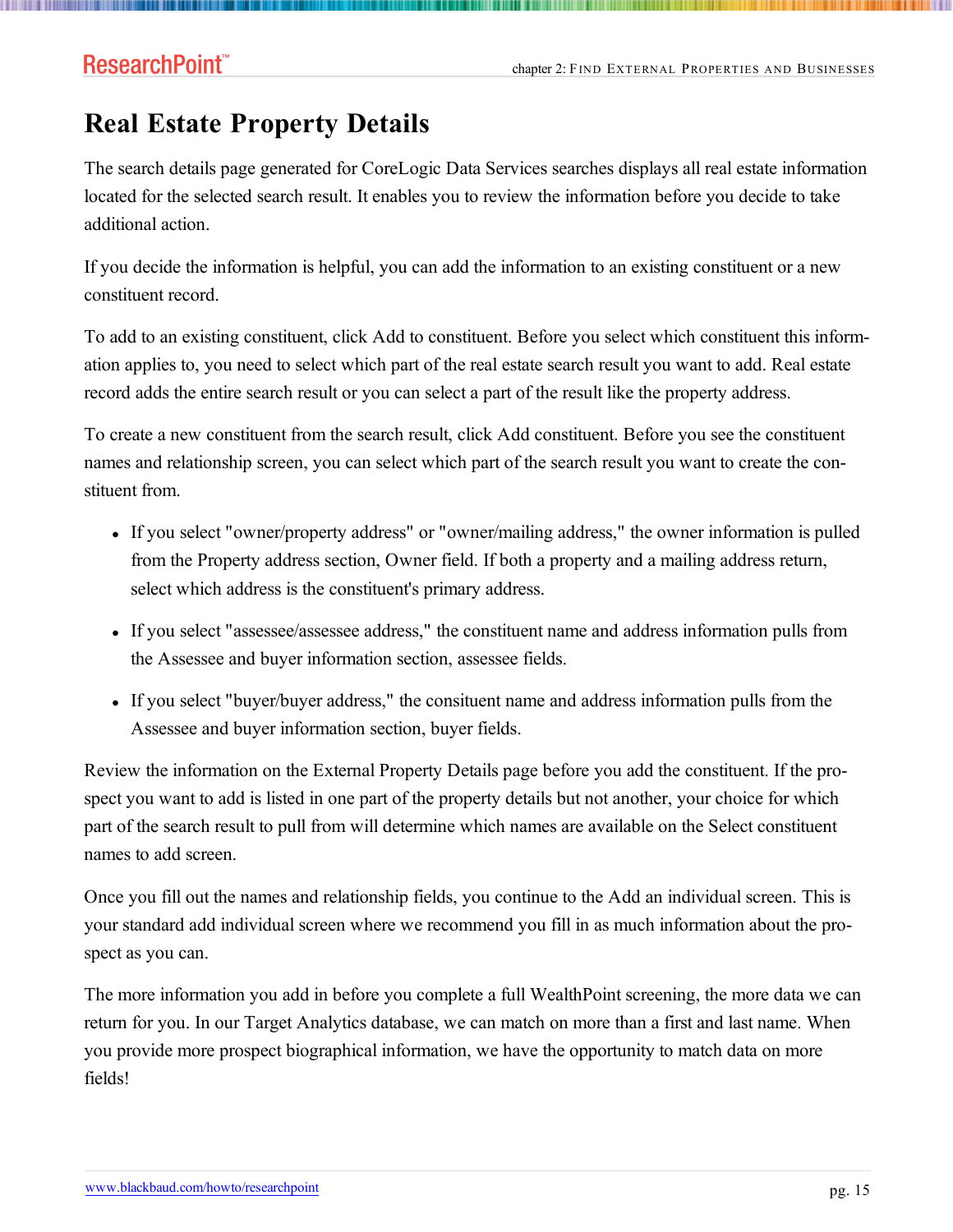When you click Save, the new wealth and ratings record appears for your constituent. If you want to do more with the real estate search result, click the browser's back button. You can return to the External Property Details page or if you click the back button again, you can return to the search results.

### <span id="page-15-0"></span>**Business Ownership Details**

The External Business Details page generated for Dun & Bradstreet searches displays all business ownership information located for a selected search result.

It enables you to review the information before you decide to take additional action. The data is arranged in a summary section at the top of the page and on three tabs: Matching executives, Biography information, and Ownership information.

If you decide the information is helpful, you can add the information to an existing constituent or a new constituent record. To add the search result to an existing constituent in your database, click Add to constituent.

To add the search result to a new constituent, click Add constituent. Once you fill out the names and relationship fields, you continue to the Add an individual screen. This is your standard add individual screen where we recommend you fill in as much information about the prospect as you can.

The more information you add in before you complete a full WealthPoint screening, the more data we can return for you. In our Target Analytics database, we can match on more than a first and last name. When you provide more prospect biographical information, we have the opportunity to match data on more fields!

When you click Save, the new wealth and ratings record appears for your constituent. If you want to do more with the business ownership search result, click the browser's back button. You can return to the External Business Details page or if you click the back button again, you can return to the search results.

#### Business Ownership Summary

The Business ownership summary section displays at the top of the page and includes general information about the business, such as: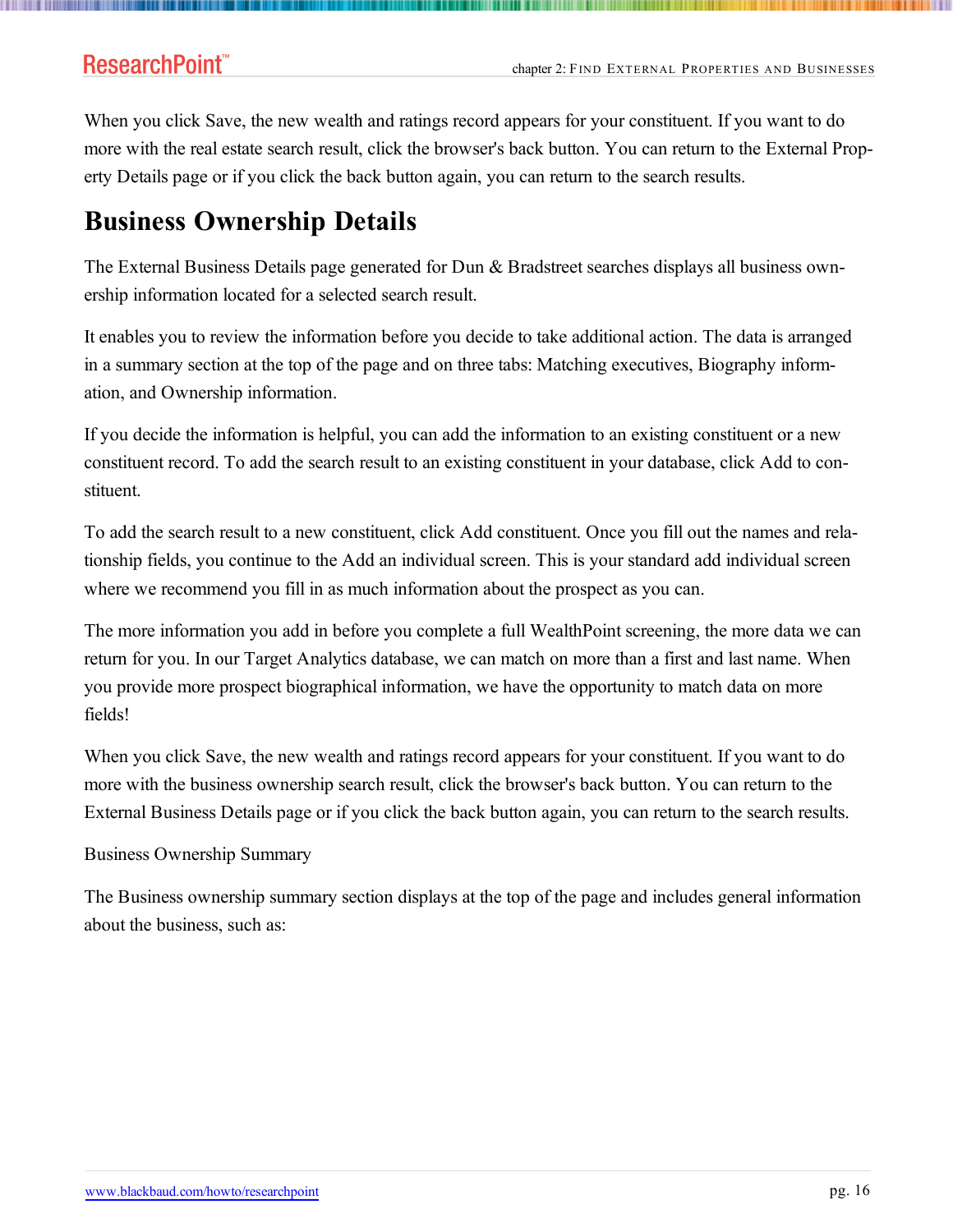**The Common** 

chapter 2: FIND EXTERNAL PROPERTIES AND BUSINESSES

- Company name
- Trade name
- Short description
- $\bullet$  Phone number
- Company address
- Mailing address
- DUNS number
- SIC code
- Year the business started
- Number of employees
- How the company is held
- Sales revenue
- Ratio
- Valuation

Matching Executives Tab

This tab displays the executive names matched on the selected search. In most cases, only one name displays.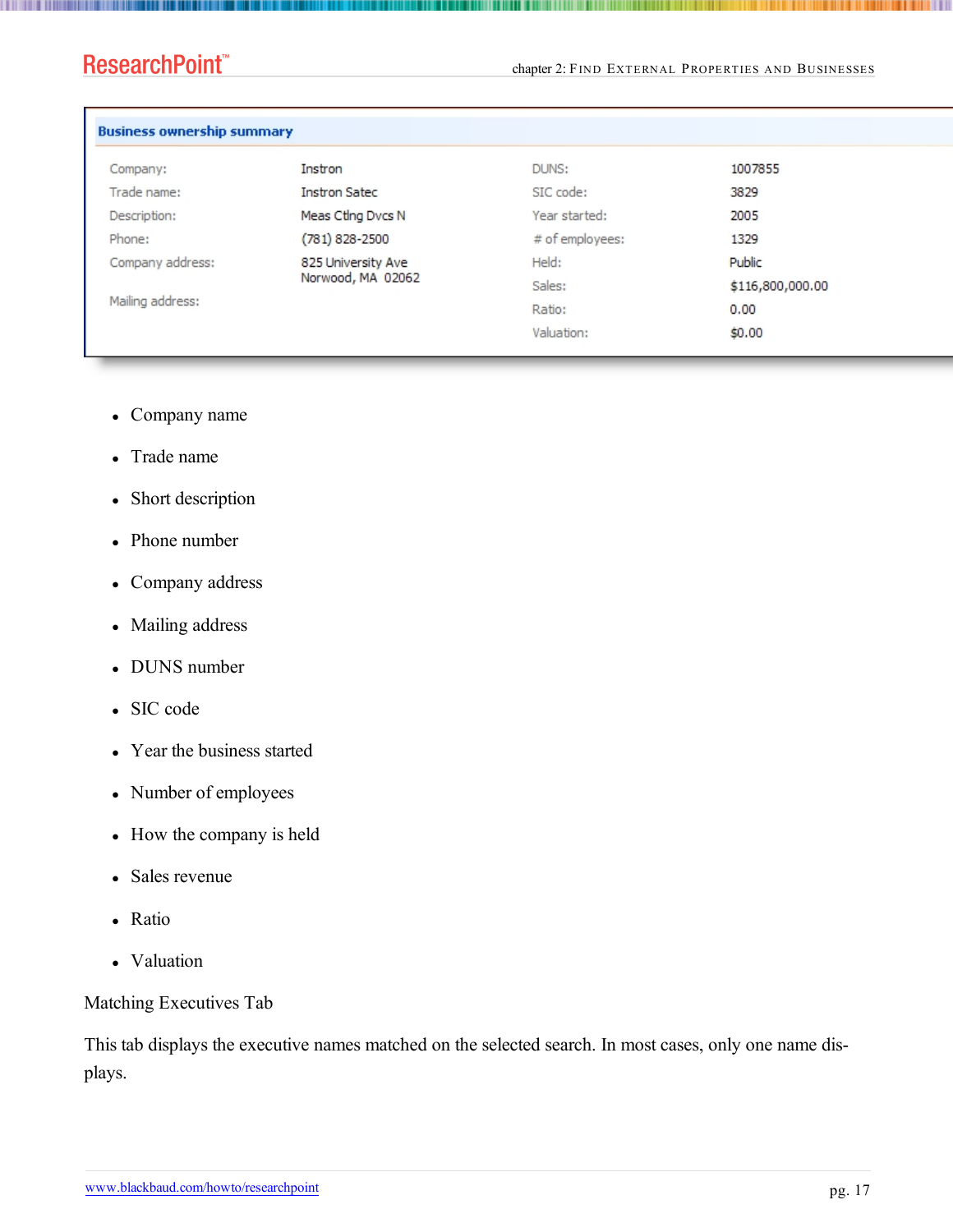### ResearchPoint<sup>\*\*</sup>

**The Common** 

chapter 2: FIND EXTERNAL PROPERTIES AND BUSINESSES

| Matching executives        |           |      |                                   |                                           |
|----------------------------|-----------|------|-----------------------------------|-------------------------------------------|
| <b>Matching executives</b> |           |      |                                   | 同<br>Add to constituent . Add constituent |
| Name                       | Title     |      | Year of birth Gender Home address |                                           |
| Mr Ken Smith               | President | Male |                                   |                                           |
|                            |           |      |                                   |                                           |

Biography Information Tab

This tab lists the names associated with the company for whom we located biographical information. To view details, select a name in the Biography information grid. The Details window appears at the bottom of the tab.

| Biography information                                                                                                       |
|-----------------------------------------------------------------------------------------------------------------------------|
| <b>Biography information</b>                                                                                                |
| Name                                                                                                                        |
| STEVEN L MARTINDALE                                                                                                         |
|                                                                                                                             |
|                                                                                                                             |
|                                                                                                                             |
|                                                                                                                             |
|                                                                                                                             |
|                                                                                                                             |
|                                                                                                                             |
| Details                                                                                                                     |
| STEVEN L MARTINDALE<br>Name:                                                                                                |
| Biography: MOST RECENTLY HE SERVED AS EXECUTIVE VICE PRESIDENT AND CHIEF OPERATING OFFICER AND BEFORE THAT AS CHIEF FINANC. |
| OFFICER FOR INTERNATIONAL GARDEN PRODUCTS INC.                                                                              |
|                                                                                                                             |
|                                                                                                                             |

#### Ownership Information Tab

This tab displays each owner name associated with the company along with their ownership percentage and default ownership value.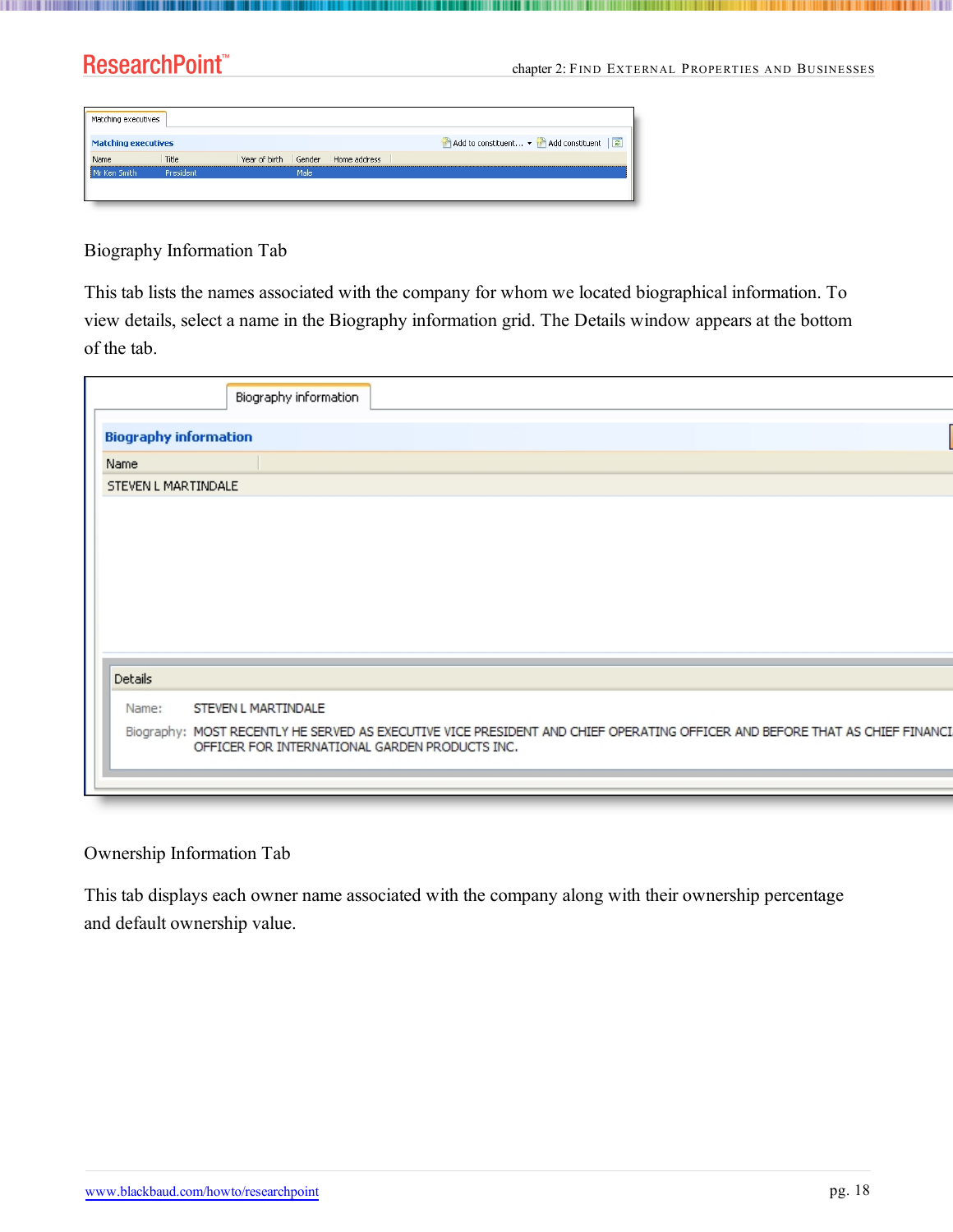**The Committee of the Committee** 

#### ResearchPoint in Altru 4.7 Prospect Research Search US

©2016 Blackbaud, Inc. This publication, or any part thereof, may not be reproduced or transmitted in any form or by any means, electronic, or mechanical, including photocopying, recording, storage in an information retrieval system, or otherwise, without the prior written permission of Blackbaud, Inc.